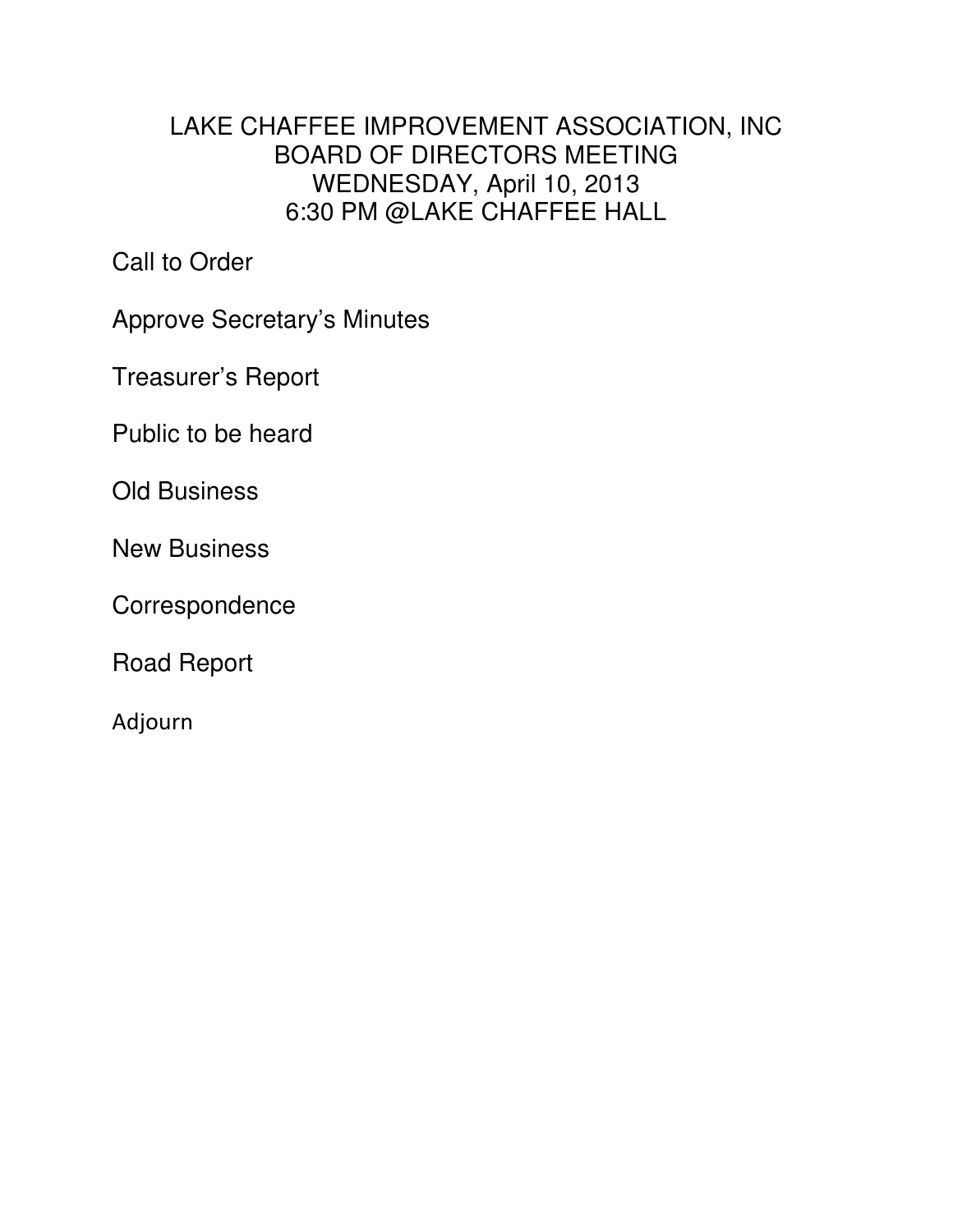| <b>L.C.I.A. TREASURER REPORT</b> |                       |                 |                 | 10 Apr 2013                            |                       |                          |
|----------------------------------|-----------------------|-----------------|-----------------|----------------------------------------|-----------------------|--------------------------|
| www.lakechaffee.org              |                       |                 | $TAX = $125$    | YEAR = 1 Aug'12 - 31 July'13           |                       |                          |
| P.O. Box 231, Ashford, CT 06278  |                       |                 |                 |                                        |                       |                          |
| ************************         |                       | C O M           |                 | ********************************       |                       | ****                     |
|                                  | Budget '12 -'13       | <b>Past Mon</b> | Total YR        | Past [                                 | ('11-'12)             | ('10-'11)                |
| Tax                              | 27,125                | 250.00          | 25,750.00       | Years [[                               | 27,350                | 27,675                   |
| Past Tax + Penalty               | 500                   | 157.50          | 5,076.21        | Totals[[                               | 896                   | 2,650                    |
| Donation                         | 1,800                 |                 | 2,411.50        | [[                                     | 2,734                 | 1,580                    |
| Rent                             | 500                   |                 | 175.00          | Œ                                      | 0                     | 150                      |
| <b>Fund Raise</b>                | 500                   |                 | 159.00          |                                        | 645                   | 1,271                    |
| Newsletter + Website             | 150                   |                 | 300.00          |                                        | 375                   | 123                      |
| $\overline{\mathbf{r}}$<br>रे    | 2<br>l                |                 | ζ               |                                        | 2<br>$\sim$           | 2                        |
|                                  |                       |                 |                 |                                        |                       |                          |
| Interest + From Other Acnt       | 10                    | 0.65            | 6.61            |                                        | 12                    | 5,238                    |
| Other                            | 90                    |                 | 250.00          |                                        | 192                   | 81                       |
| Bingo + Kit + S'Tcket + Bazr     | $\tilde{\phantom{a}}$ |                 | $\sim$          |                                        | $\tilde{\phantom{a}}$ | 2,437                    |
| <b>TOTAL &gt;&gt;</b>            | 30,675                | 408.15          | 34,128.32       | Past Year [[                           | 32,204                | 41,205                   |
| *********************            |                       | EXPENSE         |                 | ************************************** |                       |                          |
|                                  | Budget '12-'13        | Past Mon        | <b>Total YR</b> | Past [[                                | $('11-'12)$           | $(10-11)$                |
| Hall Bldg Maint. + Septic        | 1,200                 |                 | 307.93          | Years [[                               | 949                   | 2,495                    |
| Hall Utilities (Elec + Heat)     | 2,700                 | 229.80          | 1,548.96        | Totals[[                               | 2,745                 | 4,655                    |
| Office Expense                   | 300                   |                 | 411.01          |                                        | 707                   | 132                      |
| <b>Mail Postage</b>              | 300                   |                 | 434.00          |                                        | 188                   | 472                      |
| Road Repair + Paving             | 12,500                |                 | 7,535.70        |                                        | 450                   | 2,538                    |
| Road Snow Plow + Sand            | 10,500                | 1,200.00        | 10,200.00       |                                        | 9,275                 | 17,405                   |
| Insurance                        | 8,000                 |                 | 7,349.52        |                                        | 7,881                 | 8,935                    |
| Service Reimburs.                | 0                     |                 | 0.00            | [                                      | 0                     | 500                      |
| Legal                            | 500                   |                 | 765.00          |                                        | 272                   | 495                      |
|                                  | 2                     |                 |                 |                                        | $\sim$                | $\overline{\phantom{a}}$ |
| Beach Maint. + Recrea'n          | 800                   |                 | 262.48          | Œ                                      | 1,035                 | 508                      |
| Lake Maint. + Fish               | 300                   |                 | 60.00           | [[                                     | 90                    | 500                      |
| Lake-Dam Maint. Fund             | 500                   |                 | 500.00          | Œ                                      | 500                   | 500                      |
| Newsletter + Website             | 200                   |                 | 0.00            | [[                                     | 0<br>l                | $\pmb{0}$                |
| Other - Contingency              | 150                   |                 | 0.00            | Œ                                      | 100                   | 39                       |
| <b>TOTAL &gt;&gt;</b>            | 37,950                | 1,429.80        | 29,374.60       | Past Year [[                           | 24,192                | 39,174                   |
|                                  |                       |                 |                 |                                        |                       |                          |
| ******* BALANCE ***********      |                       |                 |                 |                                        |                       |                          |
| 1Aug '12 Start Balance =         | 10,281.87             |                 |                 | ### OTHER FUNDS ##                     | ######                | ######                   |
| Year Income<br>$+$               | 34,128.32             |                 |                 | # (\$750 spent on dam trees --         | in March)             |                          |
| Year Expenses -                  | 29,374.60             |                 |                 | Checking,<br>$SS$ ----60<br>#          | Misc. Use             | 3,815                    |
| (Gen. Fund, SS Account ----00)   |                       |                 |                 | #<br>Savings,<br>$SS$ ----20           | Lake-Dam              | 10,451                   |
| New Balance =                    | 15,035.59             |                 |                 | $SS$ ----72<br>Savings,<br>#           | <b>LCIA Misc.</b>     | 6,596                    |
| Treasurer:                       |                       |                 |                 | #                                      |                       |                          |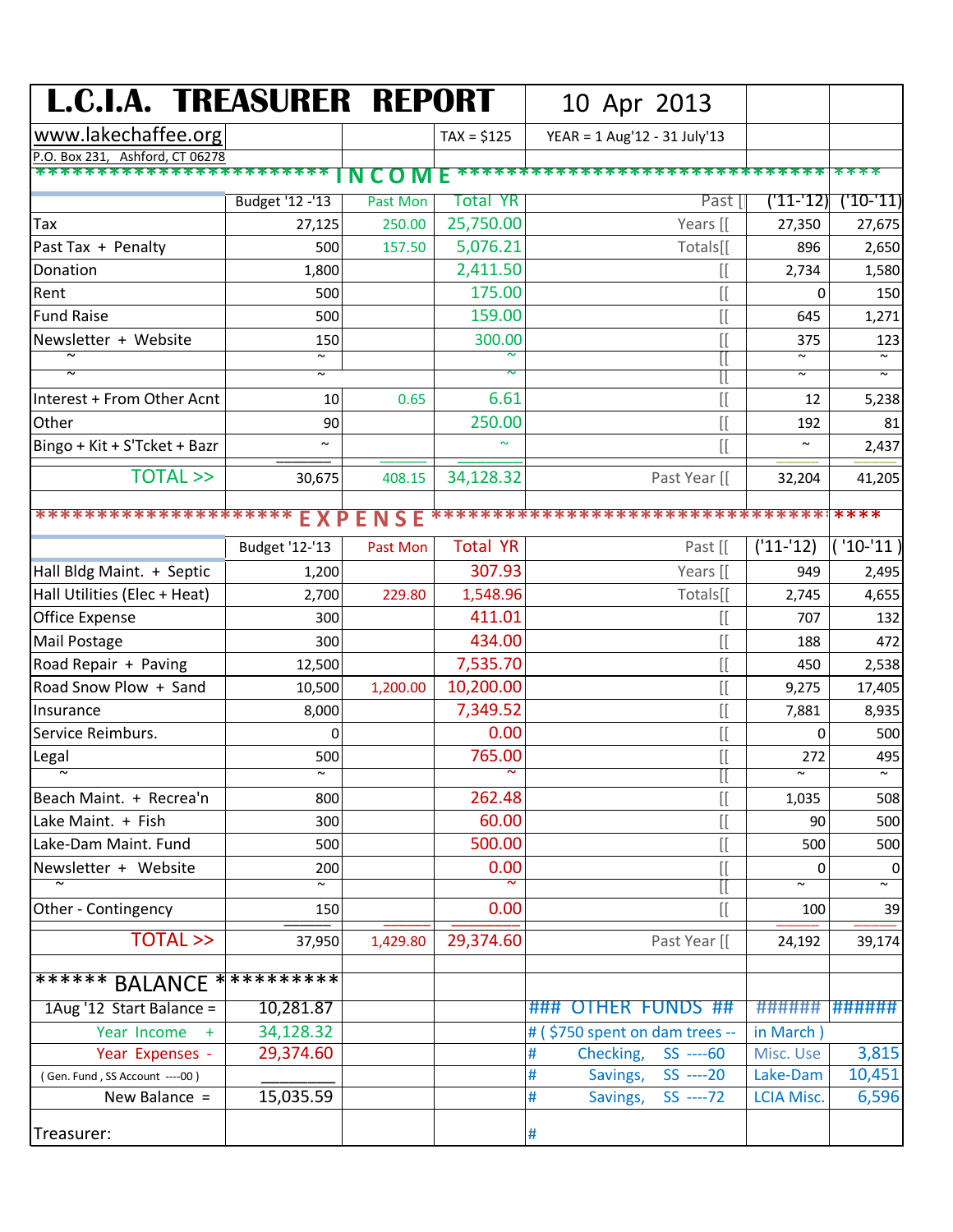## LAKE CHAFFEE IMPROVEMENT ASSOCIATION, INC BOARD OF DIRECTORS MINUTES April 10, 2013 *Minutes Recorded and Posted Before Approval*

President Ivan Wasko called the meeting to order @ 6:38pm.

**Board Members in Attendance**: Ivan Wasko, Dennis Flaherty, Ken Garee, Linda Parent, Kari Olson, John Mayer, Carol Natitus and Tom Martin Committee chairs: Ralph Sherman and Gay Leedie

**Public in attendance:** Bob Devito, Susan Canty, Richard Rodrigue

**Secretary's Minutes**: Minutes were approved as amended. Corrections: under New Business…Ivan authorized the removal of *two dead tree*s…not 3, and Ivan will contact the State…."*at the request of the Board of Directors*".

**Treasurer's Report**: Ken worked with CL& P and received a letter stating they will rebate \$100 to us for sales tax paid. Linda Parent made a motion to approve the treasurer's report, John Mayer seconded. All in favor, Dennis Flaherty abstained, motion passed.

**Public to be heard**: Holly Cote obtained 25 signatures requesting a Special Call Meeting in support of her housing a horse on her property and presented Ivan with a photocopy of the petition. Ken will begin the process of validating the signatures while we wait to receive the original copy. Susan Canty, of Maple Drive, alerted the Board of a problem with a compost pile on Maple Drive that is now encroaching on the road causing the residents to drive on her property to get around it. Dennis Flaherty will draft a letter to be sent to the homeowner requesting he remove the compost pile. Bob Devito of Amidon Drive discussed his concern that our association is in dire financial straits. He indicated that a poll was circulated and there is strong support for dissolving the Lake Chaffee Improvement Association. He would like to be involved in the process of gathering information to determine the pros and cons of such an action. After a discussion, the Board agreed that a committee should be formed to identify the issue and questions that the Board of Directors should present to the town of Ashford. Bob Devito agreed to chair the committee beginning in June 2013, and recruit interested association members.

**Old Business:** Ivan delivered the check for \$1200 to Sarnik Landscaping. Ivan indicated that we would be looking for competitive bids for next year. Ivan met with the DEEP inspection officer at the dam. He provided Ivan with a book on guidelines and maintenance. They discussed that there shouldn't be any trees on the land surrounding the dam. Ivan explained that we have letter on file from the State of CT where we were ordered to have these trees cut down some time ago. The inspector discussed with Ivan that a plan should be drafted outlining how we plan to address our shortcomings. We can expect to receive a letter from the DEEP in the near future. Kari Olson had contacted our attorney, Joann Paul, regarding her opinion on the posting of cautionary sign on our beaches, islands, and boat launches. She advised us to post signage indicating that the facilities are privately owned, not open to the public for use of any kind, use for members and guests at their own risk, and no lifeguards on duty at any time. Gay Leedie volunteered to price out the cost of obtaining new signage for the two beaches, boat launch, boat dock, and the island.

Kari Olson moved that we go into executive session after the road report to discuss pending litigation. Tom Martin seconded. All in favor, motion passed.

**Correspondence**: Ken Garee received a letter from CL&P agreeing to rebate us \$100 for sales tax paid.

**Road Report**: Ivan discussed the need to make road improvements as soon as possible and has received a quote of \$50 per hour to have the work done to remove the exposed pipe on Westford Drive. Linda Parent made a motion to authorize the work be completed. Dennis Flaherty seconded. All in favor motion passed. Ivan will also determine how much paving can be completed for \$5000 on Westford Drive.

A work party will be held on Saturday, April  $27<sup>th</sup>$  beginning at 8:00 am at Lake Chaffee Hall.